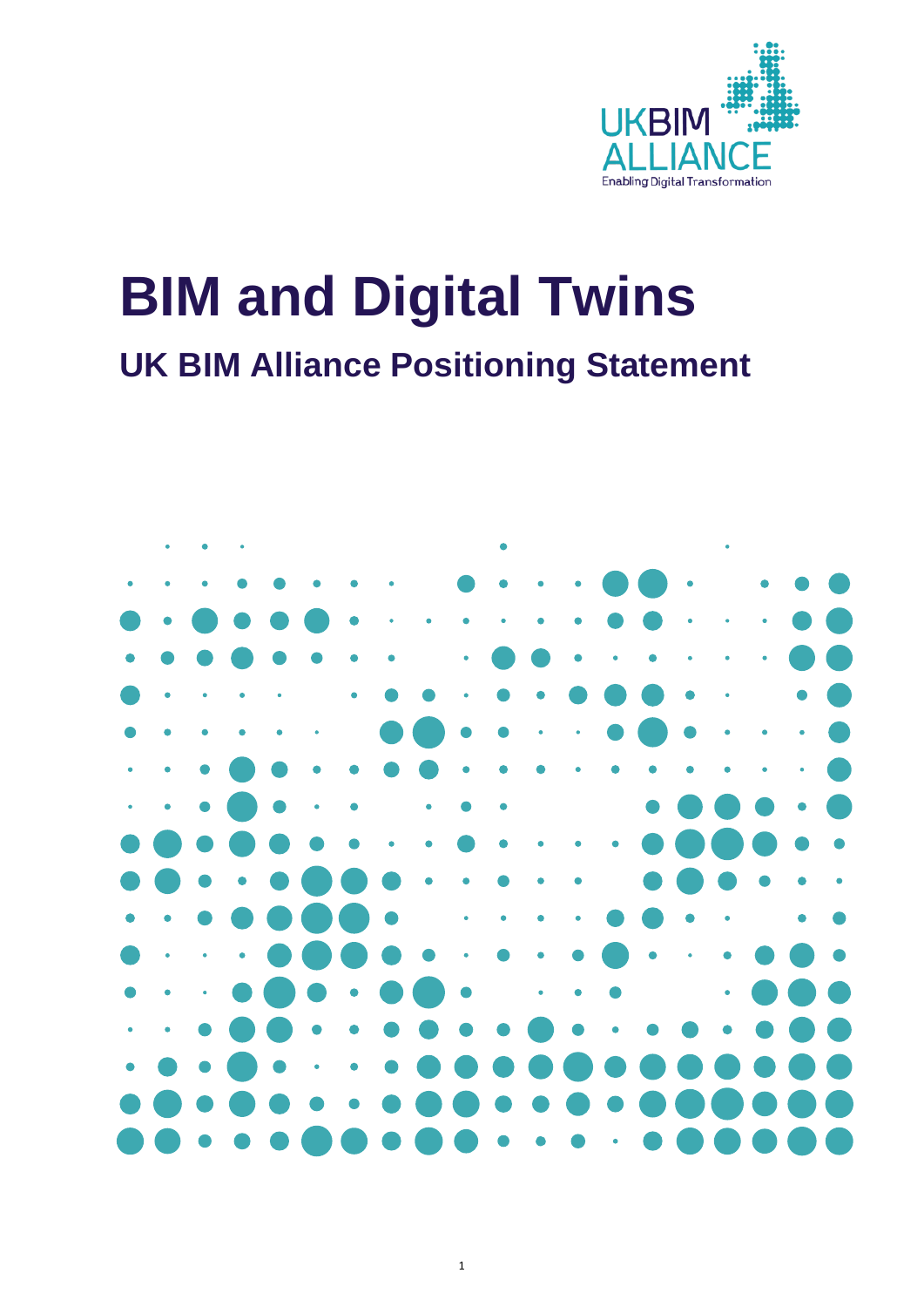# **CONTENTS**

The details in this Statement are for general information only and the UK BIM Alliance make all reasonable efforts to ensure the information is accurate at the time of publication. The UK BIM Alliance does not assume any liability for its contents.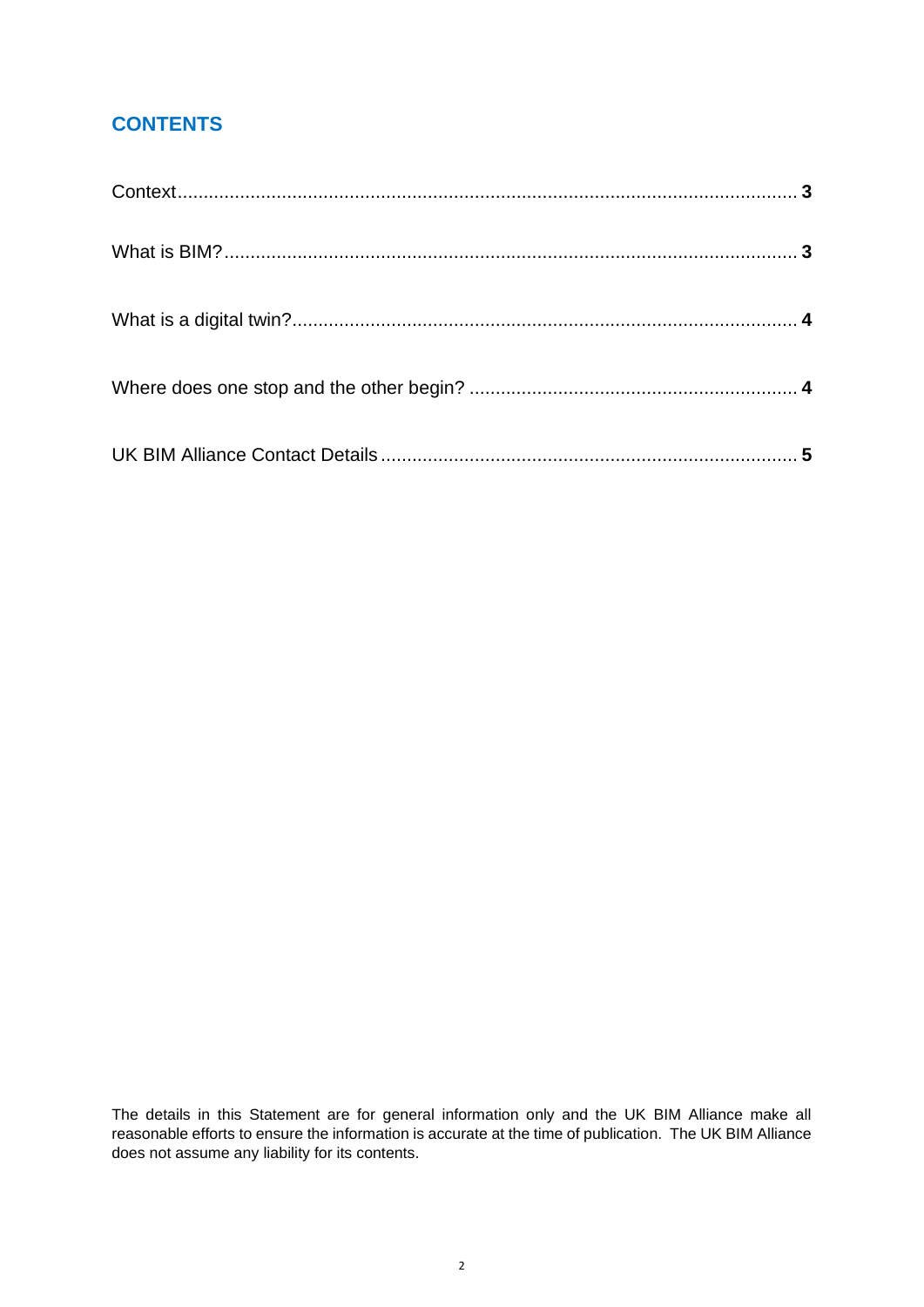# **1. CONTEXT**

The UK BIM Alliance has prepared this 'position statement' on digital twins to clarify the relationship between BIM and digital twins, to complement discussions in various work groups within the National Digital Twin (NDT) programme by the Centre for Digital Built Britain (CDBB)

With discussions taking place around the world on this important topic, the UK BIM Alliance thought it best to formally publish a positioning statement as a 'go to' resource for anyone partaking in the various discussions.

## **2. WHAT IS BIM?**

As the UK BIM Alliance, we view BIM as Better Information Management. In that regard BIM according to the BS EN ISO 19650 suite, is the **PROCESS** of delivering structured data about built environment assets through their lifecycle. This will enable the "use of a shared digital representation of a built asset to facilitate design, construction and operation processes to form a reliable basis for decisions". In the UK, the BS EN ISO 19650 suite has been made available as part of the UK BIM Framework [\(www.ukbimframework.org\)](www.ukbimframework.org), which also includes guidance on its implementation.

The suite of documents defines a combined CAPEX and OPEX process that enables the management and use of information through the whole life of assets, summarised here through the following high level and simplified activities:

- Client considers the use case and purpose for a particular trigger event (which may be operational (e.g. planned, or reactive maintenance), or may be a new development project).
- Client defines what information is needed and to what standards (incl. cyber/physical security).
- Client appoints the team(s) at appropriate time with the relevant contract amendments to cater for data as a deliverable including acceptance criteria.
- Team plans the information delivery.
- Team delivers the information.
- Information is verified and validated.
- Accepted information is handed over to the client as a set of information containers forming the information model for this appointment, which can then be used to support the originally determine decisions/purpose.
- The client ensures that future CAPEX project information, and further OPEX information is combined on an ongoing basis, and as appropriate, into the overall integrated information model(s) for the asset, through the entire lifetime of the asset.
- The integrated information model(s) continue(s) to be used and updated during refurb or demolition.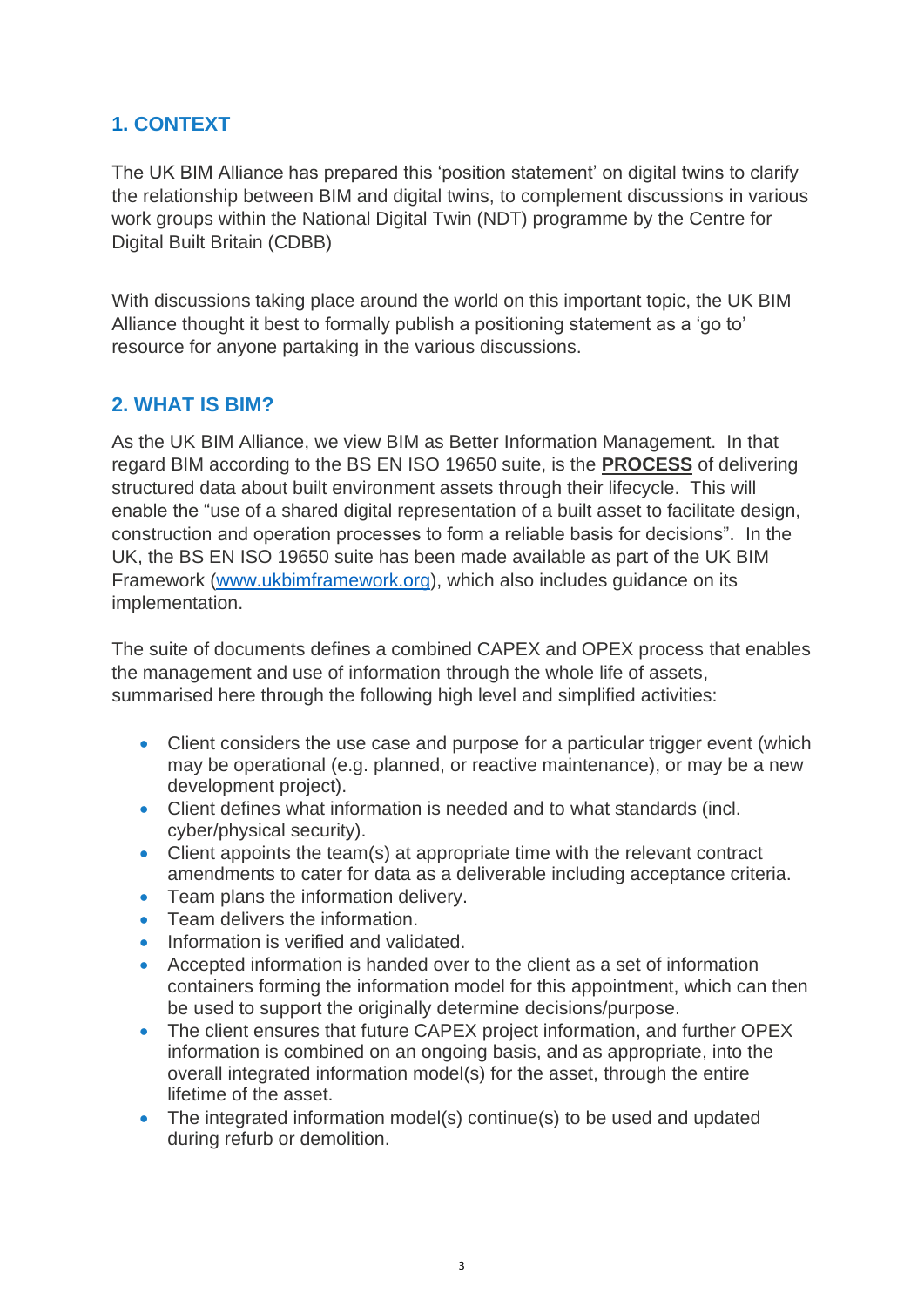## **3. WHAT IS A DIGITAL TWIN?**

CDBB published the Gemini Principles in 2019 and defines a single digital twin as either:

#### **Digital Twin 1:**

A dynamic model of an asset, with input of current performance data from the physical twin via live data flows from sensors; feedback into the physical twin via real-time control.

#### **Digital Twin 2:**

A static strategic planning model of a system, with input of long-term condition data from the physical twin via corporate systems; feedback into the physical twin via the capital investment process.

#### **And the National Digital Twin?**

The CDBB National Digital Twin programme aims to create an ecosystem of digital twins, opening the opportunity to release even greater value, using data or the public good.

If the NDT is primarily a UK Government proposition to enable a greater understanding of the UK infrastructure, then by its very nature, it will (most of the time) include built assets in one form or another. Leaders of the NDT programme have therefore stated that BIM is a necessary foundation of a built environment digital twin.

The differentiation between digital twins and the current 'typical' static BIM deliverables (structured data in the form of reports, databases, drawings, specifications, surveys, models, calculations etc – i.e. the Information Model), is therefore **the addition of dynamic 'right-time' data.**

# **4. WHERE DOES ONE STOP AND THE OTHER BEGIN?**

The distinction between the two as described above is important but not necessarily that clear-cut as the BS EN ISO19650 process can also be used to procure a digital twin.

Revisiting Section 2, the process of defining the use case, the information requirements and procuring the team to deliver the information to the required standards is very much required for digital twins. Indeed, the UK BIM Alliance would recommend that the BS EN ISO 19650 'process' **can and should** be used to procure a digital twin 'output'.

The reason we take this standpoint is to provide clarity and avoid client disappointment when they are presented with a static dataset when perhaps their expectation was that a 'fully' dynamic and 'real-time' representation would be provided.